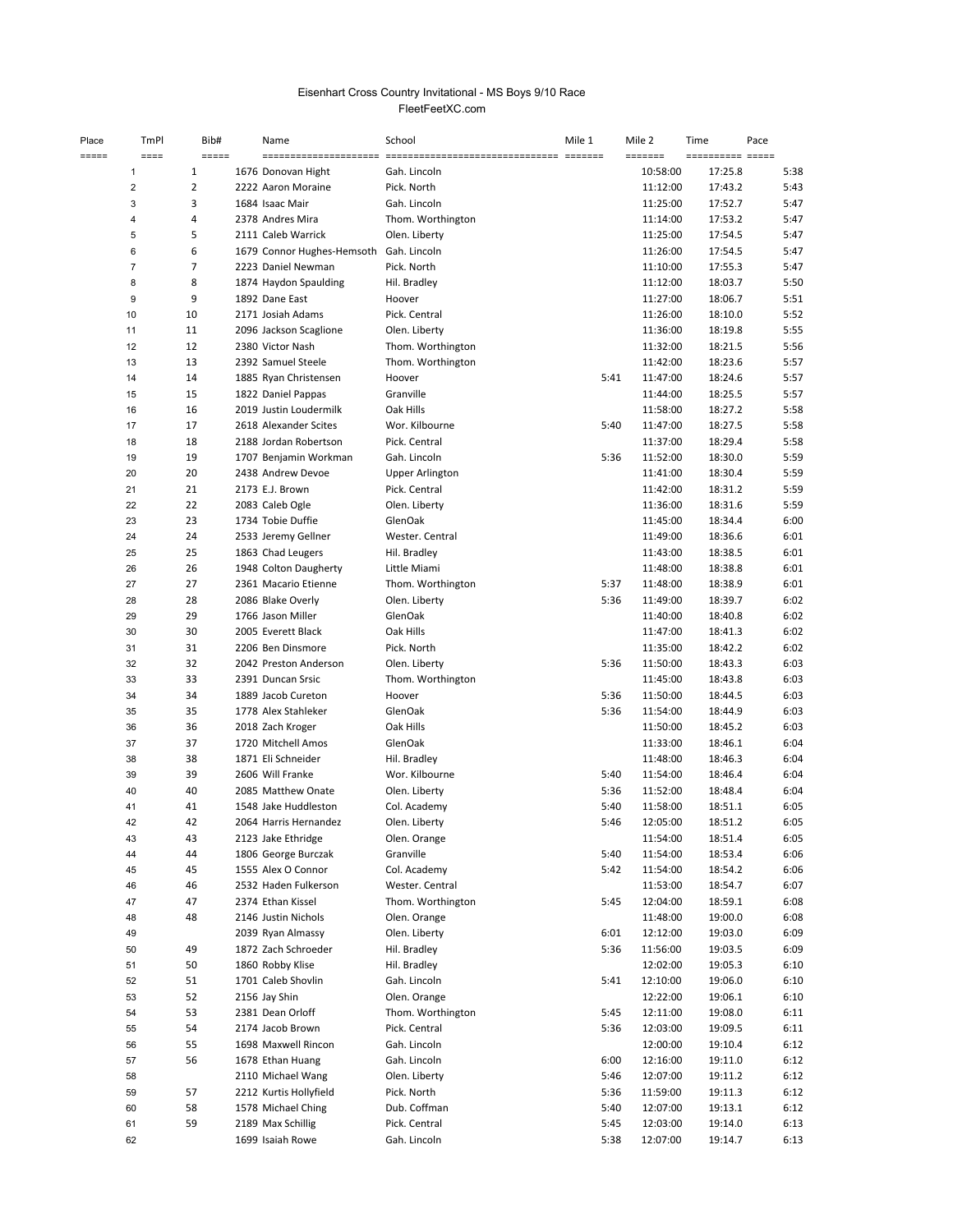| 63  | 60 | 2546 Austin Metsker        | Wester. Central        | 5:46 | 12:07:00 | 19:16.8 | 6:14 |
|-----|----|----------------------------|------------------------|------|----------|---------|------|
| 64  | 61 | 1855 Ian Eberts            | Hil. Bradley           | 5:45 | 12:11:00 | 19:16.8 | 6:14 |
| 65  | 62 | 1930 Adam Schlosser        | Hoover                 | 5:45 | 12:12:00 | 19:19.6 | 6:15 |
| 66  |    | 2052 Drew Erickson         | Olen. Liberty          | 5:36 | 12:02:00 | 19:19.7 | 6:15 |
|     |    |                            |                        | 5:57 |          |         | 6:15 |
| 67  |    | 2371 Owen Jones            | Thom. Worthington      |      | 12:09:00 | 19:22.1 |      |
| 68  | 63 | 1819 Nathan Massa          | Granville              | 5:41 | 12:05:00 | 19:22.8 | 6:16 |
| 69  | 64 | 2535 Danny Gubser          | Wester. Central        | 5:41 | 12:13:00 | 19:24.3 | 6:16 |
| 70  | 65 | 1770 Davin Peterman        | GlenOak                |      | 12:33:00 | 19:25.2 | 6:16 |
| 71  |    | 2074 Zachary King          | Olen. Liberty          | 5:41 | 12:06:00 | 19:25.4 | 6:16 |
| 72  | 66 | 1782 David Wellman         | GlenOak                | 6:08 | 12:27:00 | 19:25.6 | 6:16 |
| 73  | 67 | 2225 Jackson Paas          | Pick. North            | 5:46 | 12:19:00 | 19:26.1 | 6:17 |
| 74  | 68 | 1804 Rudy Bradley          | Granville              | 5:58 | 12:24:00 | 19:27.4 | 6:17 |
|     |    |                            |                        |      |          |         |      |
| 75  | 69 | 2516 Michael Wulf          | <b>Upper Arlington</b> | 5:46 | 12:17:00 | 19:29.2 | 6:18 |
| 76  | 70 | 2305 Colin Hayter          | St. Charles            | 5:41 | 12:11:00 | 19:29.5 | 6:18 |
| 77  | 71 | 2549 Evan Radecki          | Wester. Central        | 5:36 | 12:01:00 | 19:29.8 | 6:18 |
| 78  |    | 2078 Rj Larosa             | Olen. Liberty          | 5:46 | 12:16:00 | 19:29.9 | 6:18 |
| 79  | 72 | 1990 Adam Platt            | Marysville             | 5:41 | 12:21:00 | 19:30.5 | 6:18 |
| 80  | 73 | 1898 Dominic Granito       | Hoover                 | 5:46 | 12:13:00 | 19:30.6 | 6:18 |
| 81  | 74 | 2445 Liam Gillespie        | <b>Upper Arlington</b> | 5:45 | 12:16:00 | 19:31.3 | 6:18 |
| 82  | 75 | 1853 Brandon Dillow        | Hil. Bradley           | 5:46 | 12:20:00 | 19:32.6 | 6:19 |
|     |    |                            |                        |      |          |         |      |
| 83  |    | 2084 Judd Ogle             | Olen. Liberty          |      | 11:45:00 | 19:33.2 | 6:19 |
| 84  |    | 2113 Camden Wegner         | Olen. Liberty          | 5:46 | 12:18:00 | 19:34.4 | 6:19 |
| 85  |    | 1858 Joshua George         | Hil. Bradley           | 5:40 | 12:14:00 | 19:36.4 | 6:20 |
| 86  | 76 | 1887 Mikele Cole           | Hoover                 | 5:41 | 12:18:00 | 19:36.7 | 6:20 |
| 87  |    | 2355 Sean Cook             | Thom. Worthington      | 6:10 | 12:26:00 | 19:37.2 | 6:20 |
| 88  | 77 | 1617 Preston Nutwell       | Dub. Coffman           | 6:08 | 12:43:00 | 19:37.8 | 6:20 |
| 89  |    | 2107 Joe Tootle            | Olen. Liberty          | 6:01 | 12:30:00 | 19:38.7 | 6:21 |
|     |    |                            |                        |      |          |         |      |
| 90  | 78 | 2154 Nick Schoenleb        | Olen. Orange           | 6:12 | 12:45:00 | 19:41.4 | 6:22 |
| 91  | 79 | 1764 Brennan McGuire       | GlenOak                | 6:05 | 12:33:00 | 19:41.4 | 6:22 |
| 92  | 80 | 2553 Aiden Slaven          | Wester. Central        | 5:46 | 12:20:00 | 19:42.6 | 6:22 |
| 93  | 81 | 2243 Jacob White           | Pick. North            | 5:45 | 12:26:00 | 19:44.4 | 6:23 |
| 94  | 82 | 1947 Isaac Daku            | Little Miami           | 6:02 | 12:31:00 | 19:44.4 | 6:23 |
| 95  | 83 | 2615 Cole Niemantsverdriet | Wor. Kilbourne         |      | 12:25:00 | 19:44.6 | 6:23 |
| 96  | 84 | 1928 Jake Sawtell          | Hoover                 | 5:41 | 12:22:00 | 19:45.3 | 6:23 |
| 97  |    | 1869 Sean Rogers           | Hil. Bradley           | 6:06 | 12:34:00 | 19:45.3 | 6:23 |
|     |    |                            |                        |      |          |         |      |
| 98  | 85 | 2126 Keegan Free           | Olen. Orange           | 5:40 | 12:32:00 | 19:46.9 | 6:23 |
| 99  | 86 | 2427 Sammy Bonasso         | <b>Upper Arlington</b> | 5:41 | 12:20:00 | 19:48.0 | 6:24 |
| 100 |    | 1851 Marcus Berman         | Hil. Bradley           | 6:10 | 12:37:00 | 19:48.1 | 6:24 |
| 101 |    | 1731 Riley Deskin          | GlenOak                |      | 12:08:00 | 19:49.4 | 6:24 |
| 102 |    | 1777 Logan Sparks          | GlenOak                | 6:08 | 12:39:00 | 19:51.5 | 6:25 |
| 103 |    | 1657 Dylan Walsh           | Dub. Scioto            | 6:16 | 12:51:00 | 19:53.0 | 6:25 |
| 104 | 87 | 1949 Dhruv Dinesh          | Little Miami           | 5:46 | 12:31:00 | 19:53.1 | 6:25 |
| 105 |    | 2376 Matthew McDevitt      | Thom. Worthington      | 6:14 | 12:45:00 | 19:53.7 | 6:26 |
|     |    |                            |                        |      |          |         |      |
| 106 |    | 2379 Nathan Molloy         | Thom. Worthington      | 6:00 | 12:34:00 | 19:54.3 | 6:26 |
| 107 | 88 | 2436 Ethan Denaeyer        | <b>Upper Arlington</b> | 5:40 | 12:23:00 | 19:54.4 | 6:26 |
| 108 | 89 | 2165 Nick Welsheimer       | Olen. Orange           | 5:45 | 12:35:00 | 19:54.8 | 6:26 |
| 109 | 90 | 2616 Michael Richardson    | Wor. Kilbourne         |      | 12:54:00 | 19:55.3 | 6:26 |
| 110 | 91 | 1813 Jon Dickerman         | Granville              | 5:45 | 12:30:00 | 19:55.4 | 6:26 |
| 111 |    | 1759 Nick Margaritakis     | GlenOak                | 6:26 | 12:56:00 | 19:59.4 | 6:27 |
| 112 |    | 2050 Sailesh Darbha        | Olen. Liberty          | 5:59 | 12:28:00 | 20:02.2 | 6:28 |
| 113 |    | 2062 Aidan Harvel          | Olen. Liberty          | 5:57 | 12:39:00 | 20:03.5 | 6:29 |
|     |    |                            |                        |      |          |         |      |
| 114 |    | 1760 Logan May             | GlenOak                | 5:46 | 12:31:00 | 20:07.0 | 6:30 |
| 115 |    | 1783 Jelani Willock        | GlenOak                |      | 12:30:00 | 20:07.4 | 6:30 |
| 116 |    | 2055 Winston Fox           | Olen. Liberty          | 6:09 | 12:42:00 | 20:08.9 | 6:30 |
| 117 | 92 | 2150 Erick Sanchez         | Olen. Orange           | 5:47 | 12:30:00 | 20:09.1 | 6:31 |
| 118 |    | 1867 Dylan Newcomb         | Hil. Bradley           | 6:02 | 12:37:00 | 20:09.2 | 6:31 |
| 119 | 93 | 2508 Bounchu Tiengkham     | <b>Upper Arlington</b> | 6:15 | 12:49:00 | 20:10.6 | 6:31 |
| 120 | 94 | 2009 Larry Greene          | Oak Hills              |      | 12:04:00 | 20:11.3 | 6:31 |
| 121 |    | 2080 Davis MacKenzie       | Olen. Liberty          | 6:05 | 12:41:00 | 20:11.3 | 6:31 |
|     |    |                            |                        |      |          |         |      |
| 122 |    | 2365 Henry Guy             | Thom. Worthington      | 5:46 | 12:11:00 | 20:12.0 | 6:31 |
| 123 | 95 | 2020 Joe Ludwig            | Oak Hills              | 5:40 | 12:34:00 | 20:13.2 | 6:32 |
| 124 |    | 2131 Joe Kabealo           | Olen. Orange           | 6:08 | 12:53:00 | 20:13.7 | 6:32 |
| 125 | 96 | 1946 Conner Close          | Little Miami           | 6:03 | 12:35:00 | 20:15.3 | 6:33 |
| 126 | 97 | 2014 Connor Horn           | Oak Hills              | 6:00 | 12:40:00 | 20:15.6 | 6:33 |
| 127 | 98 | 1826 Adam Spieles          | Granville              | 6:08 | 12:53:00 | 20:15.6 | 6:33 |
| 128 | 99 | 1981 Elijah Hull           | Marysville             | 6:04 | 12:50:00 | 20:15.8 | 6:33 |
| 129 |    | 1755 Braden Knoch          | GlenOak                | 6:03 | 12:43:00 | 20:16.6 | 6:33 |
|     |    |                            |                        |      |          |         |      |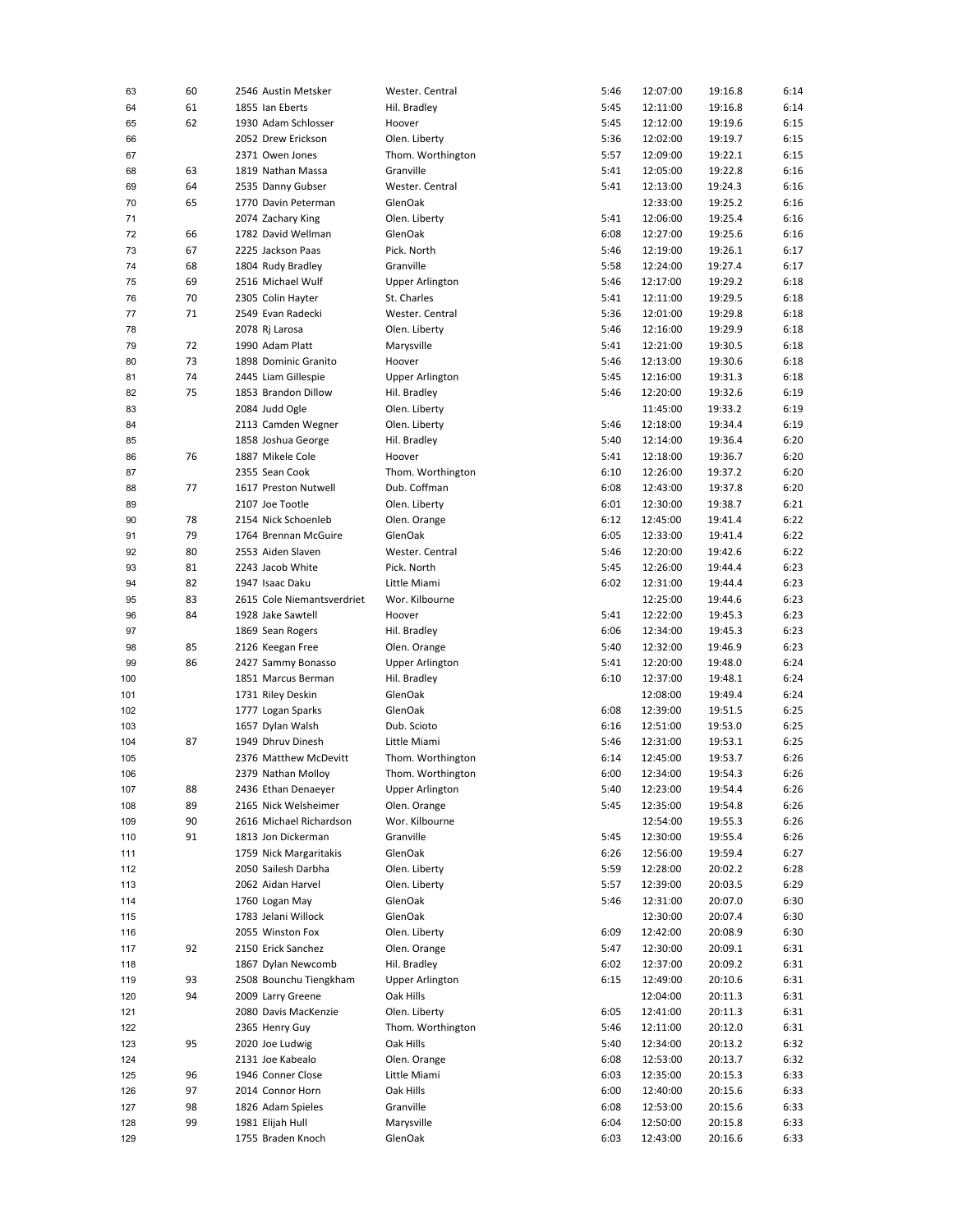| 130 |     | 1659 Ryan Amer           | Gah. Lincoln           | 6:02 | 12:46:00 | 20:16.9 | 6:33 |
|-----|-----|--------------------------|------------------------|------|----------|---------|------|
| 131 |     | 2105 Josh Sutton         | Olen. Liberty          | 6:05 | 12:53:00 | 20:17.7 | 6:33 |
| 132 | 100 | 2541 Evan Kienle         | Wester. Central        | 5:58 | 12:51:00 | 20:18.0 | 6:33 |
| 133 | 101 | 2459 Jack Kerstetter     | Upper Arlington        | 5:45 | 12:44:00 | 20:19.9 | 6:34 |
| 134 | 102 | 1980 Edik Guider         | Marysville             | 6:02 | 12:47:00 | 20:20.8 | 6:34 |
|     |     |                          |                        |      |          |         |      |
| 135 |     | 2431 Michael Chieffo     | <b>Upper Arlington</b> | 5:41 | 12:40:00 | 20:21.8 | 6:35 |
| 136 | 103 | 1848 Gary Weckerly       | Del. Hayes             | 6:09 | 12:57:00 | 20:22.6 | 6:35 |
| 137 |     | 2058 Nick Gomori         | Olen. Liberty          |      | 13:00:00 | 20:24.0 | 6:35 |
| 138 | 104 | 2602 Asa Compton         | Wor. Kilbourne         | 6:17 | 13:09:00 | 20:24.3 | 6:35 |
| 139 |     | 1938 Valiant Wittmer     | Hoover                 | 5:45 | 12:45:00 | 20:24.9 | 6:36 |
| 140 | 105 | 1831 Matthias Young      | Granville              | 6:13 | 12:51:00 | 20:25.4 | 6:36 |
| 141 | 106 | 1640 David Xiong         | Dub. Coffman           | 6:12 | 12:54:00 | 20:25.9 | 6:36 |
|     |     | 2536 Ian Harris          | Wester. Central        | 6:14 | 13:00:00 | 20:26.8 | 6:36 |
| 142 |     |                          |                        |      |          |         |      |
| 143 | 107 | 1592 Isaac Hoadley       | Dub. Coffman           | 6:04 | 12:55:00 | 20:27.6 | 6:36 |
| 144 |     | 2065 Brett Hinkle        | Olen. Liberty          | 5:36 | 11:52:00 | 20:28.2 | 6:37 |
| 145 |     | 1923 Aaron Pike          | Hoover                 | 6:04 | 12:53:00 | 20:28.7 | 6:37 |
| 146 |     | 1866 Trenton Morrow      | Hil. Bradley           |      | 13:00:00 | 20:28.7 | 6:37 |
| 147 |     | 1682 Dominic James       | Gah. Lincoln           | 6:13 | 12:59:00 | 20:30.9 | 6:38 |
| 148 |     | 1735 Curtis Eberle       | GlenOak                |      | 12:50:00 | 20:31.1 | 6:38 |
| 149 | 108 | 1630 Jack Spyra          | Dub. Coffman           | 6:23 | 13:07:00 | 20:31.2 | 6:38 |
| 150 |     | 2163 Zavier Waggoner     | Olen. Orange           | 6:23 | 13:15:00 | 20:31.2 | 6:38 |
|     |     |                          |                        |      |          |         |      |
| 151 |     | 1655 Jackson Raabe       | Dub. Scioto            |      | 13:03:00 | 20:31.6 | 6:38 |
| 152 |     | 1757 Ethan Laughman      | GlenOak                | 6:16 | 13:05:00 | 20:34.0 | 6:39 |
| 153 | 109 | 1956 Alex Russo          | Little Miami           | 6:16 | 13:07:00 | 20:34.5 | 6:39 |
| 154 |     | 2530 Joey Clegg          | Wester. Central        | 6:16 | 13:00:00 | 20:35.5 | 6:39 |
| 155 |     | 2475 John McKenna        | <b>Upper Arlington</b> | 6:40 | 13:20:00 | 20:36.8 | 6:39 |
| 156 | 110 | 1942 Drew Berg           | Little Miami           | 6:09 | 13:00:00 | 20:37.4 | 6:40 |
| 157 | 111 | 1982 Nicholas Irving     | Marysville             | 6:19 | 13:16:00 | 20:37.7 | 6:40 |
|     |     |                          |                        |      |          |         | 6:40 |
| 158 |     | 1752 Seth Janssen        | GlenOak                | 6:22 | 13:09:00 | 20:37.8 |      |
| 159 | 112 | 2325 Christian Sarver    | St. Charles            | 6:05 | 12:56:00 | 20:39.1 | 6:40 |
| 160 | 113 | 1581 Ojas Deshpande      | Dub. Coffman           | 6:10 | 13:02:00 | 20:39.7 | 6:40 |
| 161 | 114 | 1994 Daniel Snodgrass    | Marysville             | 6:19 | 13:16:00 | 20:40.3 | 6:41 |
| 162 | 115 | 2175 Vince Burre         | Pick. Central          |      | 13:06:00 | 20:40.7 | 6:41 |
| 163 |     | 1927 Brandon Sasser      | Hoover                 | 6:19 | 13:18:00 | 20:41.2 | 6:41 |
| 164 |     | 1702 Jacob Stamas        | Gah. Lincoln           | 6:13 | 12:59:00 | 20:41.7 | 6:41 |
| 165 |     | 2082 Bryce Moyer         | Olen. Liberty          | 6:11 | 12:58:00 | 20:41.8 | 6:41 |
| 166 |     | 1805 Cade Brautigan      | Granville              | 6:16 | 13:03:00 | 20:42.1 | 6:41 |
|     |     |                          |                        |      |          |         |      |
| 167 |     | 2510 Daniel Trexler      | <b>Upper Arlington</b> | 6:06 | 12:58:00 | 20:42.8 | 6:41 |
| 168 | 116 | 1951 Adam Holtkamp       | Little Miami           | 6:18 | 13:06:00 | 20:43.5 | 6:42 |
| 169 |     | 2352 Grant Carpenter     | Thom. Worthington      |      | 13:03:00 | 20:44.1 | 6:42 |
| 170 |     | 1909 Carter Linn         | Hoover                 | 6:27 | 13:17:00 | 20:45.2 | 6:42 |
| 171 |     | 2342 Ben Wheeler         | St. Thomas Aquinas     | 6:26 | 13:17:00 | 20:46.3 | 6:43 |
| 172 |     | 2138 Alexander Lima      | Olen. Orange           | 6:06 | 12:50:00 | 20:46.4 | 6:43 |
| 173 | 117 | 2229 Sam Prestileo       | Pick. North            | 6:18 | 13:07:00 | 20:46.7 | 6:43 |
| 174 | 118 | 1527 Cole Matos          | <b>Big Walnut</b>      | 6:12 | 13:15:00 | 20:47.3 | 6:43 |
|     |     |                          |                        |      |          |         |      |
| 175 | 119 | 2406 Jakob Frueh         | Tri-Valley             | 6:05 | 12:58:00 | 20:48.1 | 6:43 |
| 176 | 120 | 1621 Siddharth Rajagopal | Dub. Coffman           | 6:30 | 13:18:00 | 20:48.4 | 6:43 |
| 177 | 121 | 2330 Grant Spalding      | St. Charles            | 6:09 | 13:01:00 | 20:48.4 | 6:43 |
| 178 |     | 1915 Josh Mongold        | Hoover                 |      | 13:15:00 | 20:48.5 | 6:43 |
| 179 | 122 | 2322 Liam Quinlan        | St. Charles            | 6:11 | 13:06:00 | 20:48.9 | 6:43 |
| 180 |     | 1925 John Roshak         | Hoover                 | 6:34 | 13:23:00 | 20:50.1 | 6:44 |
| 181 |     | 1688 Donovan Mathews     | Gah. Lincoln           | 6:30 | 13:23:00 | 20:52.2 | 6:44 |
| 182 |     | 2149 Chris Rores         | Olen. Orange           | 6:29 | 13:27:00 | 20:53.0 | 6:45 |
|     |     |                          | <b>Upper Arlington</b> |      | 12:50:00 |         |      |
| 183 |     | 2505 Caelan Soungpradith |                        | 5:41 |          | 20:54.5 | 6:45 |
| 184 | 123 | 2301 Nathan Fanning      | St. Charles            | 6:09 | 13:05:00 | 20:55.4 | 6:45 |
| 185 |     | 2099 Josh Sendelbach     | Olen. Liberty          | 6:24 | 13:16:00 | 20:55.4 | 6:45 |
| 186 |     | 2397 David Young         | Thom. Worthington      | 6:29 | 13:20:00 | 20:56.3 | 6:46 |
| 187 |     | 1884 John Caggiano       | Hoover                 | 6:15 | 13:15:00 | 20:56.7 | 6:46 |
| 188 |     | 2061 Parker Haney        | Olen. Liberty          | 6:10 | 12:59:00 | 20:58.1 | 6:46 |
| 189 |     | 2079 Cameron Lawrence    | Olen. Liberty          |      | 13:28:00 | 20:58.7 | 6:47 |
| 190 |     | 1739 Gabe Falcone        | GlenOak                | 6:21 | 13:17:00 | 20:59.5 | 6:47 |
|     |     |                          |                        |      |          |         |      |
| 191 | 124 | 2279 Scott Bingham       | St. Charles            | 6:14 | 13:09:00 | 21:00.5 | 6:47 |
| 192 | 125 | 2193 Gavin Wallace       | Pick. Central          | 6:25 | 13:25:00 | 21:00.5 | 6:47 |
| 193 | 126 | 1563 Calvin Wade         | Col. Academy           | 6:08 | 13:08:00 | 21:00.6 | 6:47 |
| 194 |     | 1574 Calvin Bozzo        | Dub. Coffman           | 6:32 | 13:22:00 | 21:01.3 | 6:47 |
| 195 |     | 2048 Raman Chakravarthy  | Olen. Liberty          | 6:22 | 13:29:00 | 21:02.1 | 6:48 |
| 196 |     | 2215 Josh Lundgren       | Pick. North            | 6:21 | 13:16:00 | 21:02.3 | 6:48 |
|     |     |                          |                        |      |          |         |      |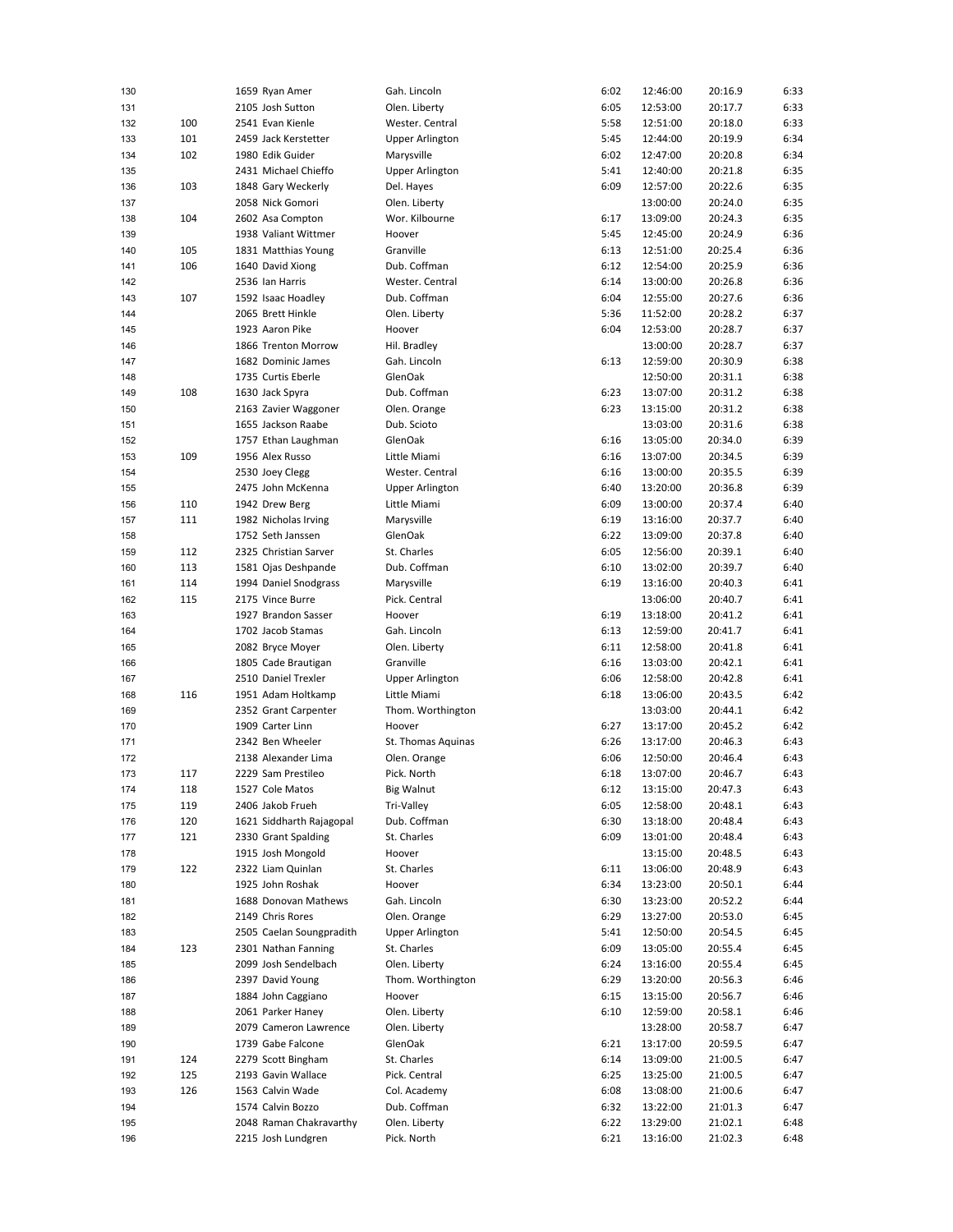| 197 |     | 2474 Mason McHugh         | Upper Arlington        | 6:27 | 13:30:00 | 21:03.7 | 6:48 |
|-----|-----|---------------------------|------------------------|------|----------|---------|------|
| 198 | 127 | 1796 Calvin Horning       | Grandview Hts.         | 6:24 | 13:25:00 | 21:06.1 | 6:49 |
| 199 |     | 1894 Joey Fiorentino      | Hoover                 | 6:23 | 13:20:00 | 21:06.7 | 6:49 |
|     |     |                           |                        |      |          |         |      |
| 200 |     | 1775 Nik Snyder           | GlenOak                | 6:23 | 13:21:00 | 21:07.6 | 6:49 |
| 201 |     | 2226 Conner Peine         | Pick. North            | 6:16 | 13:14:00 | 21:08.5 | 6:50 |
| 202 | 128 | 1529 Caelan Omohundro     | Big Walnut             | 6:32 | 13:31:00 | 21:08.5 | 6:50 |
| 203 |     | 1962 Dylan Burns          | Logan                  | 6:11 | 13:14:00 | 21:08.8 | 6:50 |
| 204 | 129 | 2410 Brannon Miller       | Tri-Valley             | 6:26 | 13:18:00 | 21:09.1 | 6:50 |
|     |     |                           |                        |      |          |         |      |
| 205 |     | 2121 Corbin Dyer          | Olen. Orange           | 6:46 | 13:44:00 | 21:10.0 | 6:50 |
| 206 |     | 2214 Blake Huffman        | Pick. North            | 6:23 | 13:10:00 | 21:10.5 | 6:50 |
| 207 |     | 1868 Gabe Paynter         | Hil. Bradley           | 6:40 | 13:31:00 | 21:11.3 | 6:51 |
| 208 |     | 1663 Malik Chandler       | Gah. Lincoln           |      | 13:28:00 | 21:11.5 | 6:51 |
|     |     |                           |                        |      |          |         |      |
| 209 | 130 | 1803 Alecco Walli         | Grandview Hts.         | 6:29 | 13:41:00 | 21:11.8 | 6:51 |
| 210 |     | 2093 Matt Reisch          | Olen. Liberty          | 6:15 | 13:09:00 | 21:13.0 | 6:51 |
| 211 |     | 2231 Kavi Punwani         | Pick. North            | 6:12 | 13:10:00 | 21:13.4 | 6:51 |
| 212 |     | 2472 Ethan Mayerson       | Upper Arlington        | 6:16 | 13:19:00 | 21:15.6 | 6:52 |
| 213 |     | 1668 Maxwell Devine       | Gah. Lincoln           | 6:17 | 13:27:00 | 21:16.0 | 6:52 |
|     |     |                           |                        |      |          |         |      |
| 214 | 131 | 2605 Mark Fong            | Wor. Kilbourne         | 6:20 | 13:32:00 | 21:16.0 | 6:52 |
| 215 | 132 | 2030 Alex Schmidt         | Oak Hills              |      | 13:32:00 | 21:16.6 | 6:52 |
| 216 |     | 1830 Charlie Wilson       | Granville              | 6:17 | 13:17:00 | 21:16.7 | 6:52 |
| 217 | 133 | 2561 Bryce Fleshman       | Wester. North          | 6:15 | 13:19:00 | 21:16.9 | 6:52 |
| 218 | 134 | 2407 Anthony Glenbocki    | Tri-Valley             | 6:07 | 13:08:00 | 21:17.5 | 6:53 |
|     |     |                           |                        |      |          |         |      |
| 219 |     | 1628 Ben Seeman           | Dub. Coffman           | 6:15 | 13:16:00 | 21:18.0 | 6:53 |
| 220 |     | 2192 Jack Thornberry      | Pick. Central          | 6:26 | 13:26:00 | 21:18.1 | 6:53 |
| 221 | 135 | 1792 James Elliott        | Grandview Hts.         | 6:23 | 13:25:00 | 21:18.7 | 6:53 |
| 222 |     | 2507 Charlie Thomson      | <b>Upper Arlington</b> | 6:14 | 13:25:00 | 21:18.9 | 6:53 |
|     |     |                           |                        |      |          |         |      |
| 223 |     | 1769 Brian Nofer          | GlenOak                | 6:07 | 13:17:00 | 21:19.2 | 6:53 |
| 224 |     | 2213 Isaac Hopkins        | Pick. North            | 6:17 | 13:21:00 | 21:20.0 | 6:53 |
| 225 | 136 | 2597 Will Bantam          | Wor. Kilbourne         | 6:35 | 13:40:00 | 21:21.2 | 6:54 |
| 226 |     | 1632 Raghav Subramaniam   | Dub. Coffman           | 6:13 | 13:19:00 | 21:21.3 | 6:54 |
| 227 |     | 1579 Andy Clemens         | Dub. Coffman           | 6:39 | 13:39:00 | 21:22.3 | 6:54 |
|     |     |                           |                        |      |          |         |      |
| 228 |     | 1776 Aaron Sommers        | <b>GlenOak</b>         | 6:37 | 13:40:00 | 21:22.8 | 6:54 |
| 229 |     | 1572 Anton Bakunin        | Dub. Coffman           | 6:33 | 13:39:00 | 21:23.3 | 6:54 |
| 230 |     | 2161 Jackson Uhl          | Olen. Orange           | 6:24 | 13:21:00 | 21:25.1 | 6:55 |
| 231 |     | 1958 Jed Sisco            | Little Miami           | 6:01 | 13:21:00 | 21:25.3 | 6:55 |
|     |     |                           |                        |      |          |         |      |
| 232 |     | 1875 Isaac Tawney         | Hil. Bradley           | 6:35 | 13:33:00 | 21:27.7 | 6:56 |
| 233 |     | 2216 Jonathan Mason       | Pick. North            | 6:32 | 13:44:00 | 21:28.1 | 6:56 |
| 234 |     | 1613 Ian Montgomery       | Dub. Coffman           | 6:31 | 13:39:00 | 21:29.3 | 6:56 |
| 235 |     | 2517 Samuel Zid           | Upper Arlington        | 6:27 | 13:30:00 | 21:31.5 | 6:57 |
| 236 |     | 2198 Eric Boggs           | Pick. North            | 6:34 | 13:37:00 | 21:31.7 | 6:57 |
|     |     |                           |                        |      |          |         |      |
| 237 |     | 2244 Nick Whitehead       | Pick. North            | 6:47 | 13:52:00 | 21:32.4 | 6:57 |
| 238 | 137 | 1841 Eric Puthoff         | Del. Hayes             | 6:22 | 13:34:00 | 21:33.6 | 6:58 |
| 239 |     | 2477 Pedro Mercado Loya   | <b>Upper Arlington</b> | 7:00 | 14:04:00 | 21:33.7 | 6:58 |
| 240 | 138 | 1834 Dominic Hupp         | Del. Hayes             | 6:33 | 13:41:00 | 21:34.4 | 6:58 |
|     |     |                           |                        |      |          |         |      |
| 241 |     | 1780 Landon Thorn         | GlenOak                | 6:07 | 13:24:00 | 21:34.5 | 6:58 |
| 242 |     | 2479 Mac Moore            | <b>Upper Arlington</b> | 6:39 | 13:43:00 | 21:35.1 | 6:58 |
| 243 |     | 1807 Connor Bush          | Granville              | 6:34 | 13:37:00 | 21:35.2 | 6:58 |
| 244 |     | 2087 Evan Piatak          | Olen. Liberty          | 6:34 | 13:34:00 | 21:36.0 | 6:59 |
| 245 |     | 2512 Deno Tzagournis      | <b>Upper Arlington</b> | 6:57 | 14:03:00 | 21:36.6 | 6:59 |
|     |     |                           |                        |      |          |         |      |
| 246 |     | 1762 Mason McCallister    | GlenOak                | 6:33 | 13:43:00 | 21:36.9 | 6:59 |
| 247 |     | 2470 Lance Mast           | <b>Upper Arlington</b> | 6:40 | 13:51:00 | 21:37.9 | 6:59 |
| 248 |     | 1599 Joe Kleban           | Dub. Coffman           | 6:53 | 13:57:00 | 21:39.5 | 7:00 |
| 249 | 139 | 1525 Owen List            | Big Walnut             | 6:18 | 13:32:00 | 21:39.6 | 7:00 |
| 250 |     | 2457 Allan Seiji Kawakami | <b>Upper Arlington</b> | 6:31 | 13:43:00 | 21:40.0 | 7:00 |
|     |     |                           |                        |      |          |         |      |
| 251 | 140 | 1849 Taylor Wernz         | Del. Hayes             | 6:34 | 13:55:00 | 21:40.8 | 7:00 |
| 252 | 141 | 2571 Aiden Mantenieks     | Wester. North          | 6:28 | 13:36:00 | 21:42.6 | 7:01 |
| 253 |     | 2440 Alex Dowell          | <b>Upper Arlington</b> | 6:41 | 13:46:00 | 21:44.8 | 7:01 |
| 254 | 142 | 1800 Josh Roemer          | Grandview Hts.         | 6:42 | 13:44:00 | 21:45.0 | 7:01 |
|     |     | 2294 Drew Deshetler       | St. Charles            | 6:09 |          |         |      |
| 255 | 143 |                           |                        |      | 13:24:00 | 21:45.7 | 7:02 |
| 256 |     | 1876 Jack Vamos           | Hil. Bradley           | 6:40 | 13:55:00 | 21:45.7 | 7:02 |
| 257 |     | 2548 Elijah Paciorek      | Wester. Central        | 6:25 | 13:42:00 | 21:48.0 | 7:02 |
| 258 |     | 2556 Steven Tran          | Wester. Central        | 6:26 | 13:45:00 | 21:49.8 | 7:03 |
| 259 |     | 2435 Jackson Culp         | <b>Upper Arlington</b> | 6:36 | 13:28:00 | 21:51.5 | 7:04 |
|     |     |                           |                        |      |          |         |      |
| 260 |     | 1815 Jon-Micah Griffith   | Granville              | 6:51 | 14:08:00 | 21:51.6 | 7:04 |
| 261 |     | 2493 Zack Rockfield       | <b>Upper Arlington</b> | 7:00 | 14:03:00 | 21:51.9 | 7:04 |
| 262 |     | 2514 Alain Welliver       | <b>Upper Arlington</b> | 7:00 | 14:05:00 | 21:52.4 | 7:04 |
| 263 |     | 2349 Keegan Ballantyne    | Thom. Worthington      | 6:08 | 13:39:00 | 21:52.9 | 7:04 |
|     |     |                           |                        |      |          |         |      |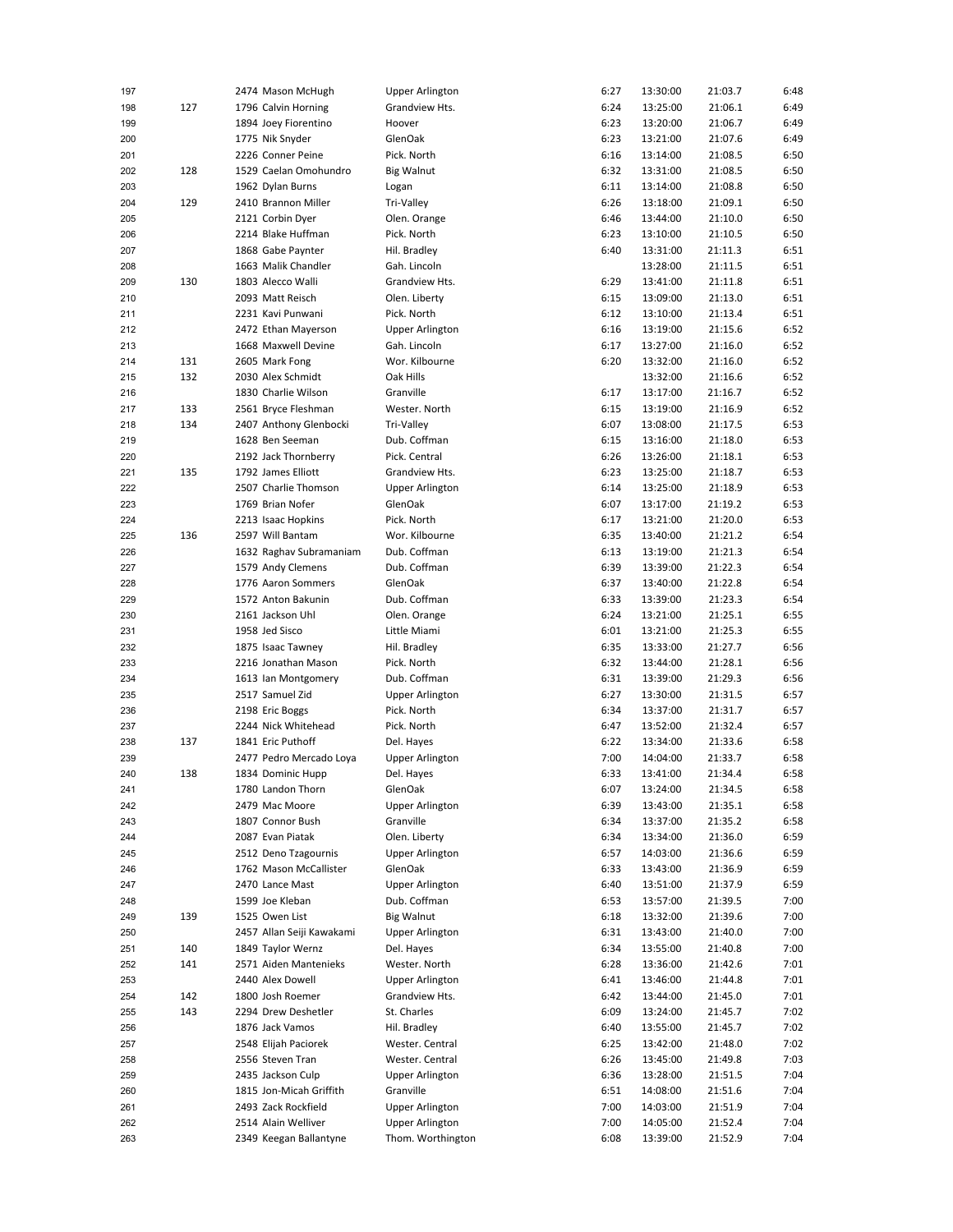| 264 | 144 | 1507 Braden Buckler     | <b>Big Walnut</b>      | 6:47 | 14:03:00 | 21:53.1 | 7:04 |
|-----|-----|-------------------------|------------------------|------|----------|---------|------|
| 265 |     | 1856 Devon Ely          | Hil. Bradley           | 6:42 | 13:55:00 | 21:53.8 | 7:04 |
| 266 |     | 1895 Joshua Fiorentino  | Hoover                 | 6:22 | 13:28:00 | 21:54.2 | 7:04 |
|     |     |                         |                        | 6:05 |          |         |      |
| 267 |     | 1857 Brandon Frim       | Hil. Bradley           |      | 13:35:00 | 21:54.9 | 7:05 |
| 268 |     | 2337 George Worley      | St. Charles            | 6:14 | 13:32:00 | 21:55.5 | 7:05 |
| 269 | 145 | 2404 Owen Emig          | Tri-Valley             | 6:28 | 13:42:00 | 21:56.9 | 7:05 |
| 270 |     | 2350 Mitchell Button    | Thom. Worthington      | 6:55 | 14:08:00 | 21:57.6 | 7:06 |
| 271 |     | 2387 Brian Richter      | Thom. Worthington      | 6:35 | 13:45:00 | 21:57.6 | 7:06 |
| 272 |     | 2145 Luke Nelson        | Olen. Orange           |      | 13:16:00 | 21:57.9 | 7:06 |
| 273 |     | 2148 Jacob Raynor       | Olen. Orange           | 6:47 | 14:04:00 | 21:59.7 | 7:06 |
| 274 |     | 1740 Brandon Faris      | GlenOak                | 6:35 | 13:44:00 | 22:01.8 | 7:07 |
|     |     |                         |                        |      |          |         |      |
| 275 | 146 | 2405 Garrett Folden     | Tri-Valley             | 6:35 | 13:54:00 | 22:02.1 | 7:07 |
| 276 |     | 2143 Owen McDermott     | Olen. Orange           | 6:31 | 13:53:00 | 22:02.7 | 7:07 |
| 277 | 147 | 1546 Liam Heywood       | Col. Academy           | 7:00 | 14:07:00 | 22:03.5 | 7:07 |
| 278 |     | 2090 Alek Prok          | Olen. Liberty          | 6:45 | 13:58:00 | 22:04.7 | 7:08 |
| 279 |     | 1691 Alexander Meredith | Gah. Lincoln           | 6:45 | 14:05:00 | 22:06.0 | 7:08 |
| 280 | 148 | 1799 Kenny Ramsey       | Grandview Hts.         | 6:41 | 13:56:00 | 22:08.3 | 7:09 |
| 281 |     | 1903 Ian Kling          | Hoover                 | 6:36 | 13:50:00 | 22:09.3 | 7:09 |
|     |     |                         |                        |      |          |         |      |
| 282 |     | 1900 Harrison Grisez    | Hoover                 | 6:37 | 13:50:00 | 22:09.3 | 7:09 |
| 283 |     | 1784 Justin Wofford     | GlenOak                | 6:37 | 13:49:00 | 22:09.6 | 7:09 |
| 284 |     | 1963 Jonathan Corbett   | Logan                  | 6:11 | 13:30:00 | 22:11.5 | 7:10 |
| 285 | 149 | 2402 Jacob Davis        | Tri-Valley             | 6:42 | 13:54:00 | 22:12.2 | 7:10 |
| 286 |     | 2136 A.J. Krick         | Olen. Orange           | 6:35 | 14:01:00 | 22:12.5 | 7:10 |
| 287 | 150 | 1511 Carson Erick       | <b>Big Walnut</b>      | 6:39 | 14:01:00 | 22:13.4 | 7:11 |
|     |     |                         |                        |      |          |         | 7:11 |
| 288 |     | 2071 Kj Keane           | Olen. Liberty          | 6:41 | 14:04:00 | 22:14.1 |      |
| 289 | 151 | 2559 Eli Detemple       | Wester. North          | 6:36 | 14:02:00 | 22:14.7 | 7:11 |
| 290 | 152 | 2417 Anthony Spiker     | Tri-Valley             | 6:21 | 13:43:00 | 22:15.8 | 7:11 |
| 291 |     | 2332 Emanuel Tewolde    | St. Charles            | 6:39 | 14:05:00 | 22:17.1 | 7:12 |
| 292 |     | 2159 Sam Simmons        | Olen. Orange           | 6:32 | 13:53:00 | 22:17.3 | 7:12 |
| 293 |     | 1738 Drew Ely           | GlenOak                | 6:51 | 14:09:00 | 22:18.7 | 7:12 |
| 294 |     | 1704 Ethan Strohacker   | Gah. Lincoln           | 6:46 | 14:06:00 | 22:20.5 | 7:13 |
| 295 | 153 | 1550 Andrew Leaventon   | Col. Academy           | 7:00 | 14:20:00 | 22:22.7 | 7:14 |
|     |     |                         |                        |      |          |         |      |
| 296 |     | 1736 Andrew Elsfelder   | GlenOak                | 6:58 | 14:11:00 | 22:24.1 | 7:14 |
| 297 |     | 1673 Nahor Hagos        | Gah. Lincoln           | 6:38 | 14:06:00 | 22:26.9 | 7:15 |
| 298 |     | 1810 Sam Cheney         | Granville              | 6:41 | 13:54:00 | 22:28.4 | 7:15 |
| 299 |     | 2036 Patrick Thibodeaux | Oak Hills              | 6:37 | 14:10:00 | 22:28.4 | 7:15 |
| 300 | 154 | 1988 Justin Marsh       | Marysville             |      | 14:17:00 | 22:28.4 | 7:15 |
| 301 | 155 | 1522 Brian Irvine       | <b>Big Walnut</b>      | 7:05 | 14:17:00 | 22:29.4 | 7:16 |
|     |     |                         |                        | 7:13 |          | 22:30.2 | 7:16 |
| 302 |     | 2362 Jay Fralic         | Thom. Worthington      |      | 14:40:00 |         |      |
| 303 |     | 2426 Jack Blue          | <b>Upper Arlington</b> |      | 14:31:00 | 22:30.3 | 7:16 |
| 304 | 156 | 1973 Valentino Austin   | Marysville             | 6:41 | 14:17:00 | 22:30.5 | 7:16 |
| 305 |     | 2421 Daniel Alford      | <b>Upper Arlington</b> | 6:31 | 14:06:00 | 22:30.9 | 7:16 |
| 306 |     | 2504 Noah Smith         | <b>Upper Arlington</b> | 6:59 | 14:16:00 | 22:32.4 | 7:17 |
| 307 |     | 1727 Trevor Carpenter   | GlenOak                | 6:52 | 14:31:00 | 22:34.4 | 7:17 |
| 308 |     | 2347 James Albrecht     | Thom. Worthington      | 7:14 | 14:26:00 | 22:35.7 | 7:18 |
| 309 |     | 2449 Avi Hari           | <b>Upper Arlington</b> | 7:16 | 14:39:00 | 22:36.9 | 7:18 |
|     |     |                         |                        |      |          |         |      |
| 310 |     | 2056 Connor Gaitten     | Olen. Liberty          | 6:30 | 13:45:00 | 22:37.0 | 7:18 |
| 311 |     | 2462 Trey Kowalke       | <b>Upper Arlington</b> | 6:33 | 13:55:00 | 22:37.4 | 7:18 |
| 312 |     | 1879 Jinjie Yang        | Hil. Bradley           | 6:57 | 14:08:00 | 22:38.2 | 7:19 |
| 313 | 157 | 2576 Taylor Sanford     | Wester. North          | 6:34 | 14:11:00 | 22:39.2 | 7:19 |
| 314 |     | 2139 Nate Lindsay       | Olen. Orange           | 7:09 | 14:40:00 | 22:40.4 | 7:19 |
| 315 |     | 2204 Jonathan Clifton   | Pick. North            | 6:56 | 14:27:00 | 22:41.7 | 7:20 |
| 316 |     | 2197 Daniel Berg        | Pick. North            | 6:34 | 14:11:00 | 22:44.9 | 7:21 |
|     |     |                         |                        |      |          |         |      |
| 317 |     | 1620 Jaiden Proper      | Dub. Coffman           | 6:05 | 12:59:00 | 22:45.7 | 7:21 |
| 318 |     | 2137 Eric Leslie        | Olen. Orange           | 6:44 | 14:29:00 | 22:46.6 | 7:21 |
| 319 |     | 2236 David Sandhofer    | Pick. North            | 6:58 | 14:37:00 | 22:48.1 | 7:22 |
| 320 |     | 1598 Matthew Johnson    | Dub. Coffman           | 6:52 | 14:20:00 | 22:48.5 | 7:22 |
| 321 | 158 | 2574 Corbin Paulicivic  | Wester. North          | 6:36 | 14:11:00 | 22:49.2 | 7:22 |
| 322 |     | 2227 Spencer Peine      | Pick. North            | 6:29 | 13:52:00 | 22:50.2 | 7:22 |
| 323 |     | 1683 Jarius Jones       | Gah. Lincoln           | 6:53 | 14:20:00 | 22:50.3 | 7:23 |
|     |     |                         |                        | 6:51 |          |         |      |
| 324 |     | 1767 Will Nagy          | GlenOak                |      | 14:20:00 | 22:51.1 | 7:23 |
| 325 |     | 1817 Barclay John       | Granville              | 7:09 | 14:45:00 | 22:54.8 | 7:24 |
| 326 |     | 1992 Clayton Skinner    | Marysville             | 7:10 | 14:31:00 | 22:55.1 | 7:24 |
| 327 | 159 | 1564 Max Walter         | Col. Academy           | 6:58 | 14:21:00 | 22:56.5 | 7:25 |
| 328 |     | 2601 C.J. Bunge         | Wor. Kilbourne         | 7:02 | 14:37:00 | 22:56.7 | 7:25 |
| 329 |     | 2228 Evan Pond          | Pick. North            | 6:55 | 14:36:00 | 22:59.4 | 7:25 |
| 330 |     | 2610 Kieran Maloney     | Wor. Kilbourne         |      | 14:07:00 | 22:59.6 | 7:26 |
|     |     |                         |                        |      |          |         |      |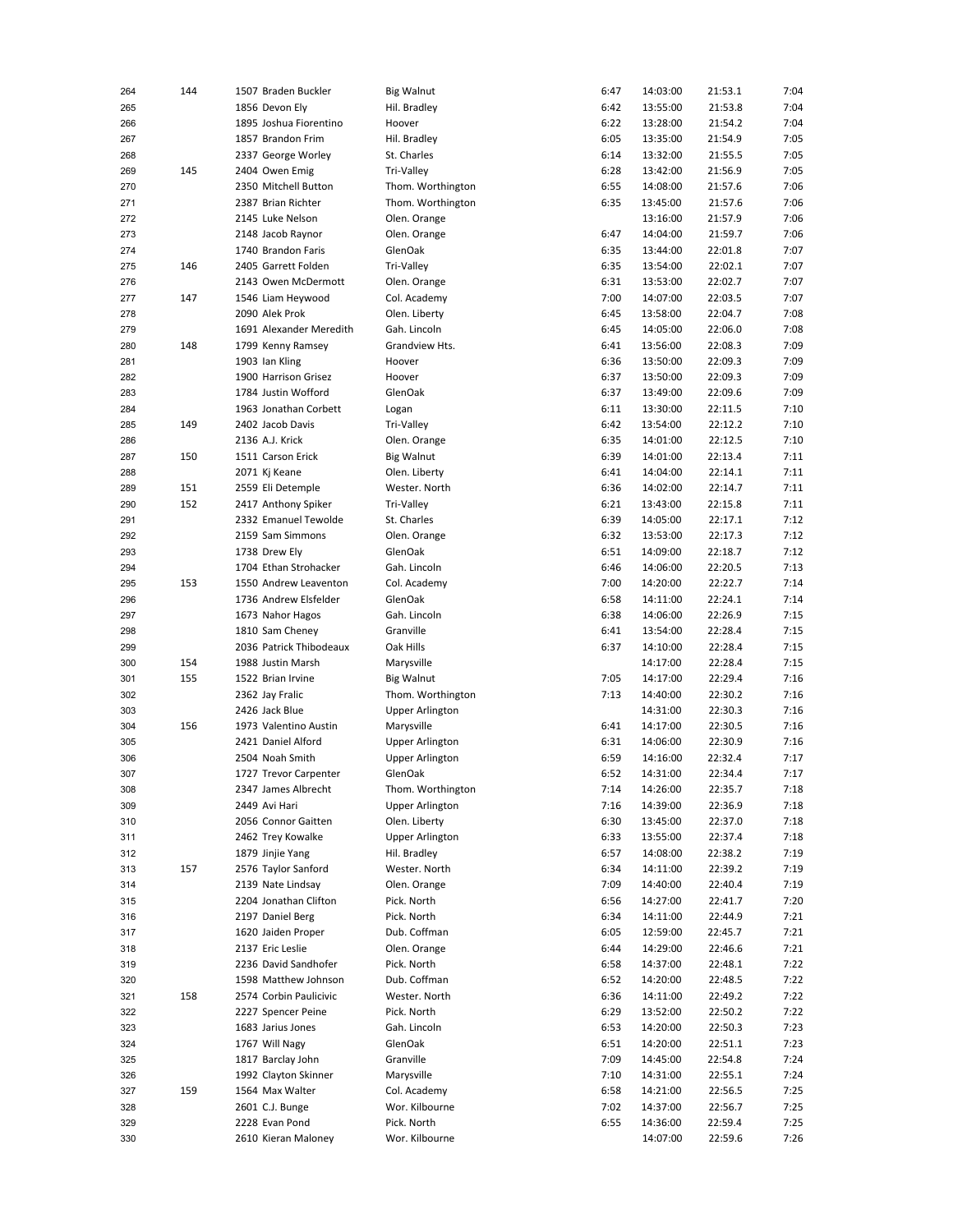| 331 |     | 1631 Thomas Squier     | Dub. Coffman           | 6:59 | 14:26:00 | 22:59.7 | 7:26 |
|-----|-----|------------------------|------------------------|------|----------|---------|------|
| 332 |     | 1972 Sterling Ahlstrom | Marysville             | 7:11 | 14:31:00 | 23:00.9 | 7:26 |
| 333 |     | 1937 Larenzo Welcsh    | Hoover                 | 7:05 | 14:36:00 | 23:02.1 | 7:26 |
| 334 |     | 2596 Zach Bailey       | Wor. Kilbourne         | 7:12 | 14:44:00 | 23:03.7 | 7:27 |
| 335 |     | 1864 Sean Mandel       | Hil. Bradley           | 6:51 | 14:26:00 | 23:05.2 | 7:27 |
|     |     |                        |                        |      |          |         |      |
| 336 |     | 2458 Cole Keller       | <b>Upper Arlington</b> | 6:28 | 14:10:00 | 23:05.9 | 7:28 |
| 337 |     | 2446 John Graver       | <b>Upper Arlington</b> | 6:28 | 13:39:00 | 23:05.9 | 7:28 |
| 338 | 160 | 1512 Jack Erick        | <b>Big Walnut</b>      | 6:55 | 14:31:00 | 23:09.7 | 7:29 |
| 339 |     | 2465 Evan Livley       | <b>Upper Arlington</b> | 6:58 | 14:40:00 | 23:10.6 | 7:29 |
| 340 |     | 2592 Korey Rees        | Worth. Christian       | 6:48 | 14:36:00 | 23:11.5 | 7:29 |
| 341 |     | 1692 Logan Miller      | Gah. Lincoln           | 6:38 | 13:59:00 | 23:12.9 | 7:30 |
| 342 |     | 2007 Zach Dayton       | Oak Hills              | 7:12 | 14:50:00 | 23:13.2 | 7:30 |
|     |     |                        |                        | 6:50 |          | 23:14.1 |      |
| 343 |     | 1664 Evan Coates       | Gah. Lincoln           |      | 14:39:00 |         | 7:30 |
| 344 |     | 2024 Gavin Orlet       | Oak Hills              | 7:15 | 14:50:00 | 23:15.4 | 7:31 |
| 345 |     | 1888 Joey Cronin       | Hoover                 | 6:45 | 14:13:00 | 23:18.3 | 7:32 |
| 346 |     | 2518 Quentin Zimmer    | <b>Upper Arlington</b> | 7:10 | 14:52:00 | 23:19.1 | 7:32 |
| 347 |     | 2177 John Goetsch      | Pick. Central          | 6:49 | 14:37:00 | 23:21.4 | 7:33 |
| 348 |     | 1602 Andrew Le         | Dub. Coffman           | 7:08 | 14:41:00 | 23:22.8 | 7:33 |
| 349 |     | 1597 James Johnson     | Dub. Coffman           | 6:57 | 14:41:00 | 23:23.8 | 7:33 |
| 350 |     | 2180 Korr Heckman      | Pick. Central          | 6:51 | 14:25:00 | 23:23.9 | 7:33 |
|     |     | 1999 Zachary Ward      |                        |      | 14:50:00 | 23:25.4 | 7:34 |
| 351 |     |                        | Marysville             |      |          |         |      |
| 352 |     | 2224 Justin Oberst     | Pick. North            | 7:19 | 15:05:00 | 23:26.1 | 7:34 |
| 353 |     | 2455 Jason Jerman      | <b>Upper Arlington</b> | 6:58 | 14:22:00 | 23:26.4 | 7:34 |
| 354 |     | 2591 Caleb Postlewait  | Worth. Christian       | 6:51 | 14:36:00 | 23:26.6 | 7:34 |
| 355 |     | 1537 Connor Staschiak  | <b>Big Walnut</b>      | 7:12 | 14:49:00 | 23:28.7 | 7:35 |
| 356 |     | 1902 James Kelly       | Hoover                 | 7:13 | 14:43:00 | 23:30.0 | 7:35 |
| 357 |     | 2195 Lucas Wood        | Pick. Central          | 6:54 | 14:40:00 | 23:31.1 | 7:36 |
| 358 |     | 1625 Braedon Salisbury | Dub. Coffman           | 7:09 | 15:10:00 | 23:31.2 | 7:36 |
|     |     |                        | Wester. North          |      |          |         |      |
| 359 | 161 | 2567 Brandon Lam       |                        | 6:46 | 14:28:00 | 23:31.6 | 7:36 |
| 360 |     | 2509 Jack Tjaden       | <b>Upper Arlington</b> | 7:38 | 15:48:00 | 23:33.0 | 7:36 |
| 361 |     | 1612 Seth Miller       | Dub. Coffman           | 7:10 | 15:09:00 | 23:35.0 | 7:37 |
| 362 |     | 1582 Matt Dicesare     | Dub. Coffman           | 7:19 | 14:54:00 | 23:36.5 | 7:37 |
| 363 |     | 2314 Nicholas Lusky    | St. Charles            | 6:45 | 14:40:00 | 23:36.5 | 7:37 |
| 364 |     | 2437 Charles Devine    | <b>Upper Arlington</b> | 7:15 | 15:08:00 | 23:37.7 | 7:38 |
| 365 |     | 2348 Akshay Alugubelly | Thom. Worthington      | 7:16 | 15:07:00 | 23:41.9 | 7:39 |
| 366 |     | 2202 Enrique Cabotage  | Pick. North            | 6:55 | 14:39:00 | 23:42.0 | 7:39 |
|     |     |                        |                        |      |          |         |      |
| 367 | 162 | 1793 Adam Ellis        | Grandview Hts.         | 7:05 | 15:14:00 | 23:45.5 | 7:40 |
| 368 |     | 2134 Corben Kish       | Olen. Orange           | 7:05 | 14:34:00 | 23:48.3 | 7:41 |
| 369 |     | 1829 Mason White       | Granville              | 6:54 | 14:45:00 | 23:51.2 | 7:42 |
| 370 |     | 1645 Hubert Abfalter   | Dub. Scioto            | 6:55 | 14:40:00 | 23:52.9 | 7:43 |
| 371 |     | 1944 Ryan Braga        | Little Miami           |      | 14:58:00 | 23:53.3 | 7:43 |
| 372 |     | 1919 David Nixon       | Hoover                 | 7:05 | 14:57:00 | 23:54.1 | 7:43 |
| 373 |     | 2595 Elijah Alpern     | Wor. Kilbourne         | 7:17 | 15:07:00 | 23:54.8 | 7:43 |
| 374 |     | 1859 Joey Hartman      | Hil. Bradley           | 7:26 | 15:16:00 | 23:55.6 | 7:44 |
| 375 | 163 |                        |                        |      | 14:54:00 |         | 7:44 |
|     |     | 1842 Mason Rupp        | Del. Hayes             | 7:01 |          | 23:58.2 |      |
| 376 |     | 1827 Calvin Teich      | Granville              | 7:34 | 15:35:00 | 23:59.6 | 7:45 |
| 377 |     | 2220 Jordon Moone      | Pick. North            | 7:12 | 15:12:00 | 24:03.0 | 7:46 |
| 378 |     | 2482 Jimmy Nichols     | <b>Upper Arlington</b> | 6:13 | 14:20:00 | 24:03.6 | 7:46 |
| 379 |     | 1671 Jaden Gianotti    | Gah. Lincoln           | 7:16 | 15:23:00 | 24:04.9 | 7:47 |
| 380 |     | 2430 Blake Burkle      | <b>Upper Arlington</b> | 7:14 | 15:10:00 | 24:07.8 | 7:48 |
| 381 |     | 2529 Luke Burky        | Wester. Central        | 7:15 | 15:16:00 | 24:09.0 | 7:48 |
| 382 |     | 2515 Ryan Westhoven    | <b>Upper Arlington</b> | 7:19 | 15:15:00 | 24:09.4 | 7:48 |
| 383 |     | 2032 Tyler Schrand     | Oak Hills              | 7:34 | 15:25:00 | 24:09.9 | 7:48 |
|     |     |                        |                        |      |          |         |      |
| 384 |     | 2284 Michael Bruggeman | St. Charles            | 7:14 | 15:16:00 | 24:10.7 | 7:48 |
| 385 | 164 | 1843 Isaak Scheeler    | Del. Hayes             | 6:53 | 14:51:00 | 24:13.1 | 7:49 |
| 386 |     | 2626 Daniel Zhou       | Wor. Kilbourne         | 7:18 | 15:12:00 | 24:13.4 | 7:49 |
| 387 |     | 2456 Pendleton Jones   | <b>Upper Arlington</b> | 7:21 | 15:21:00 | 24:14.7 | 7:50 |
| 388 |     | 2118 Zac Bond          | Olen. Orange           | 7:09 | 15:06:00 | 24:18.0 | 7:51 |
| 389 |     | 2357 Justin Darling    | Thom. Worthington      |      | 15:31:00 | 24:18.5 | 7:51 |
| 390 |     | 1590 Andrew Hattenbach | Dub. Coffman           | 7:09 | 15:15:00 | 24:19.9 | 7:51 |
| 391 |     | 2382 Ian Pascoe        | Thom. Worthington      | 6:56 | 14:57:00 | 24:20.4 | 7:52 |
|     |     |                        |                        |      |          |         |      |
| 392 |     | 2464 Christopher Liu   | <b>Upper Arlington</b> | 7:23 | 15:29:00 | 24:21.5 | 7:52 |
| 393 |     | 2091 David Pyo         | Olen. Liberty          | 6:58 | 15:06:00 | 24:22.9 | 7:52 |
| 394 |     | 2466 Noah Louys        | <b>Upper Arlington</b> | 7:35 | 15:46:00 | 24:26.7 | 7:54 |
| 395 |     | 1816 Jake Barry        | Granville              | 6:54 | 14:59:00 | 24:27.4 | 7:54 |
| 396 |     | 2498 Mack Schlembach   | <b>Upper Arlington</b> | 7:38 | 15:47:00 | 24:27.7 | 7:54 |
| 397 |     | 2004 Nathan Zweizig    | Marysville             | 7:13 | 15:25:00 | 24:28.9 | 7:54 |
|     |     |                        |                        |      |          |         |      |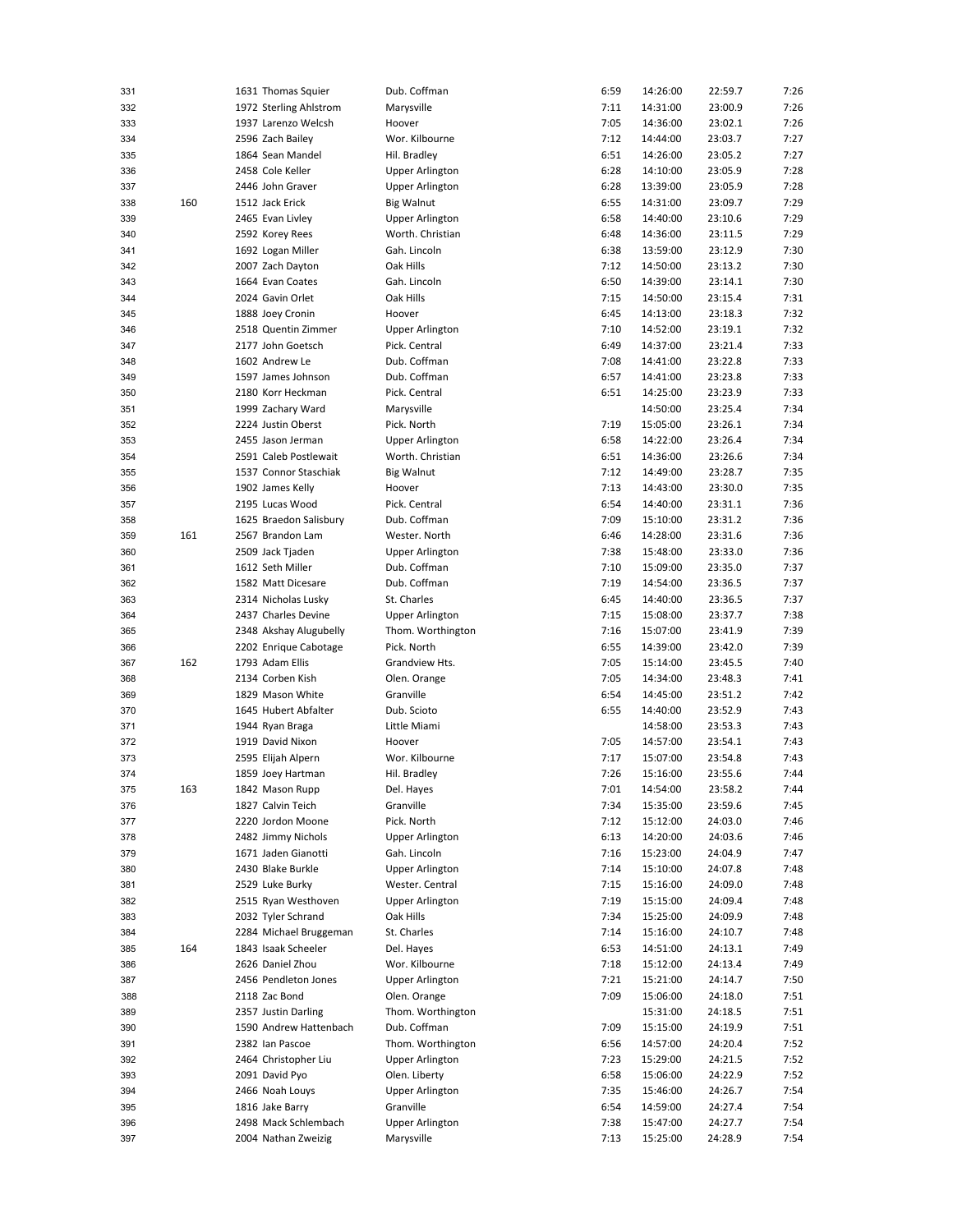| 398        |     | 2480 Xiao Moutvic                     | Upper Arlington                             |              | 15:48:00             | 24:29.4            | 7:54         |
|------------|-----|---------------------------------------|---------------------------------------------|--------------|----------------------|--------------------|--------------|
| 399        |     | 1891 Oliver Dhyanchand                | Hoover                                      |              | 15:39:00             | 24:32.7            | 7:56         |
| 400        |     | 1586 Harsh Gaur                       | Dub. Coffman                                | 7:17         | 15:30:00             | 24:33.0            | 7:56         |
| 401        |     | 1604 Alex Loustaunau                  | Dub. Coffman                                | 7:39         | 15:41:00             | 24:35.4            | 7:56         |
| 402        |     | 1660 Alex Baum                        | Gah. Lincoln                                | 7:06         | 15:28:00             | 24:36.1            | 7:57         |
| 403        |     | 1601 Brennan Lancia                   | Dub. Coffman                                | 6:58         | 15:23:00             | 24:38.0            | 7:57         |
| 404        |     | 1623 Artie Rose                       | Dub. Coffman                                | 7:07         | 15:23:00             | 24:38.0            | 7:57         |
| 405        |     | 2451 Carson Heck                      | <b>Upper Arlington</b>                      | 6:59         | 15:37:00             | 24:53.7            | 8:02         |
|            |     | 1677 Aaron Holmes                     | Gah. Lincoln                                | 7:15         | 15:31:00             | 24:55.8            | 8:03         |
| 406        |     |                                       |                                             |              |                      |                    |              |
| 407        |     | 1637 Aaron Vick                       | Dub. Coffman                                | 7:24         | 15:37:00             | 24:56.4            | 8:03         |
| 408        |     | 2218 Peter McKinely                   | Pick. North                                 | 7:05         | 15:20:00             | 24:57.2            | 8:03         |
| 409        |     | 2303 Spencer Green                    | St. Charles                                 | 7:22         | 15:42:00             | 24:59.5            | 8:04         |
| 410        |     | 2443 Bryce Flowers                    | <b>Upper Arlington</b>                      | 7:36         | 15:47:00             | 25:01.8            | 8:05         |
| 411        |     | 2010 Aiden Gregg                      | Oak Hills                                   | 7:21         | 15:52:00             | 25:02.5            | 8:05         |
| 412        |     | 2486 George Paxton                    | <b>Upper Arlington</b>                      | 7:38         | 15:48:00             | 25:03.9            | 8:06         |
| 413        |     | 1823 Grayson Penland                  | Granville                                   | 7:23         | 15:29:00             | 25:05.1            | 8:06         |
| 414        |     | 2360 Jamison Edmonds                  | Thom. Worthington                           | 7:32         | 15:45:00             | 25:07.8            | 8:07         |
| 415        |     | 1670 Nathaniel Foster                 | Gah. Lincoln                                | 7:28         | 16:01:00             | 25:08.4            | 8:07         |
| 416        |     | 1998 Ethan Walk                       | Marysville                                  | 7:37         | 15:55:00             | 25:09.0            | 8:07         |
| 417        |     | 1983 Aidan Johantges                  | Marysville                                  | 7:37         | 15:55:00             | 25:11.5            | 8:08         |
| 418        |     | 2286 Nolan Callahan                   | St. Charles                                 | 6:44         | 15:16:00             | 25:12.1            | 8:08         |
| 419        |     | 2280 Luke Blubaugh                    | St. Charles                                 | 7:32         | 15:49:00             | 25:14.0            | 8:09         |
| 420        |     | 2026 Jeremy Peters                    | Oak Hills                                   | 7:39         | 15:52:00             | 25:16.4            | 8:10         |
| 421        |     | 2500 Andrew Sexton                    | <b>Upper Arlington</b>                      | 7:17         | 15:31:00             | 25:22.8            | 8:12         |
| 422        |     | 2209 Ian Fisher                       | Pick. North                                 | 7:20         | 15:37:00             | 25:26.7            | 8:13         |
|            |     | 1533 Peter Pohlod                     |                                             |              |                      |                    |              |
| 423        |     |                                       | <b>Big Walnut</b>                           | 7:10         | 15:32:00             | 25:26.8            | 8:13         |
| 424        |     | 1754 James Keoshian                   | GlenOak                                     | 7:30         | 15:53:00             | 25:27.8            | 8:13         |
| 425        |     | 2289 Charlie Colucy                   | St. Charles                                 | 6:54         | 15:17:00             | 25:28.2            | 8:13         |
| 426        |     | 2501 George Shade                     | <b>Upper Arlington</b>                      | 7:38         | 15:54:00             | 25:32.0            | 8:15         |
| 427        |     | 2102 Colin Stewart                    | Olen. Liberty                               | 7:25         | 15:55:00             | 25:32.5            | 8:15         |
| 428        |     | 2478 Nicholas Mitchell                | <b>Upper Arlington</b>                      | 7:41         | 15:59:00             | 25:32.8            | 8:15         |
| 429        |     | 1976 Cody Braun                       | Marysville                                  | 7:19         | 15:40:00             | 25:34.2            | 8:15         |
| 430        |     | 2002 Cole Young                       | Marysville                                  | 7:37         | 16:14:00             | 25:35.4            | 8:16         |
| 431        |     | 2185 Parth Patel                      | Pick. Central                               | 7:33         | 16:18:00             | 25:39.1            | 8:17         |
| 432        |     |                                       |                                             |              |                      |                    |              |
|            |     | 1607 Rohan Madan                      | Dub. Coffman                                | 7:17         | 16:10:00             | 25:40.8            | 8:18         |
| 433        |     | 2429 Aidan Buell                      | <b>Upper Arlington</b>                      | 7:36         | 15:52:00             | 25:46.4            | 8:19         |
|            |     | 1547 Michael Hoffman                  |                                             |              |                      |                    |              |
| 434        | 165 |                                       | Col. Academy                                |              | 16:11:00             | 25:46.6            | 8:19         |
| 435        |     | 1695 Brandon Patrick                  | Gah. Lincoln                                | 6:31         | 15:43:00             | 25:55.6            | 8:22         |
| 436        | 166 | 1833 Daniel Britt                     | Del. Hayes                                  | 7:12         | 15:31:00             | 25:58.7            | 8:23         |
| 437        |     | 2328 Brock Shepherd                   | St. Charles                                 | 7:33         | 16:11:00             | 26:00.0            | 8:24         |
| 438        |     | 2001 Jacob Whited                     | Marysville                                  | 8:21         | 16:45:00             | 26:05.9            | 8:26         |
| 439        |     | 2585 Harrison Godorhazy               | Worth. Christian                            | 7:26         | 16:13:00             | 26:06.1            | 8:26         |
| 440        |     | 2104 Shreyas Sunder                   | Olen. Liberty                               | 7:32         | 16:38:00             | 26:08.1            | 8:26         |
| 441        |     | 2115 Nick Allen                       | Olen. Orange                                | 7:18         | 16:05:00             | 26:10.2            | 8:27         |
| 442        |     | 1534 Josh Reardon                     | Big Walnut                                  | 7:27         | 16:12:00             | 26:18.0            | 8:30         |
| 443        |     | 2586 Alex Harrison                    | Worth. Christian                            | 7:32         | 16:06:00             | 26:27.5            | 8:33         |
| 444        |     | 2441 Liam Favret                      | <b>Upper Arlington</b>                      | 7:18         | 15:48:00             | 26:34.5            | 8:35         |
| 445        |     | 1978 Adam Dumbauld                    | Marysville                                  | 8:21         | 16:54:00             | 26:38.1            | 8:36         |
| 446        |     | 2285 Henry Brunton                    | St. Charles                                 | 7:48         | 16:54:00             | 26:39.0            | 8:36         |
| 447        |     | 1596 Andrew John                      | Dub. Coffman                                | 8:08         | 16:39:00             | 26:40.9            | 8:37         |
| 448        |     | 1649 Brendan Fowler                   | Dub. Scioto                                 | 7:14         | 15:38:00             | 26:43.9            | 8:38         |
| 449        |     | 2296 Daniel Dixon                     | St. Charles                                 | 7:59         | 16:59:00             | 26:45.9            | 8:39         |
| 450        |     | 2442 Joseph Feinberg                  | <b>Upper Arlington</b>                      | 7:34         | 16:28:00             | 26:50.5            | 8:40         |
|            |     | 1562 Skylar Simpson                   | Col. Academy                                | 7:33         |                      |                    | 8:40         |
| 451        |     |                                       |                                             |              | 16:15:00             | 26:51.5            |              |
| 452        |     | 1878 Luke Williams                    | Hil. Bradley                                | 7:23         | 15:51:00             | 26:59.1            | 8:43         |
| 453        |     | 2211 Karson Hollyfield                | Pick. North                                 | 7:51         | 17:01:00             | 27:26.7            | 8:52         |
| 454        |     | 2029 Jon Scheckel                     | Oak Hills                                   | 8:02         | 17:02:00             | 27:48.2            | 8:59         |
| 455        |     | 1636 Colin Thompson                   | Dub. Coffman                                | 7:48         | 17:04:00             | 28:01.8            | 9:03         |
| 456        |     | 2311 Zane Lamaze                      | St. Charles                                 | 8:14         | 17:15:00             | 28:11.2            | 9:06         |
| 457        |     | 2481 Max Nelson                       | <b>Upper Arlington</b>                      | 7:38         | 17:08:00             | 28:23.4            | 9:10         |
| 458        |     | 2495 Will Sawyer                      | <b>Upper Arlington</b>                      | 8:03         | 17:21:00             | 28:24.9            | 9:10         |
| 459        | 167 | 2570 Gabe Lorton                      | Wester. North                               | 7:51         | 17:19:00             | 28:28.3            | 9:12         |
| 460        |     | 2563 Liam Holub                       | Wester. North                               |              | 17:49:00             | 28:47.5            | 9:18         |
| 461        |     | 2448 Christopher Haddow               | <b>Upper Arlington</b>                      | 7:54         | 17:14:00             | 28:47.6            | 9:18         |
| 462        |     | 2187 Bryce Richardson                 | Pick. Central                               | 7:40         | 17:03:00             | 28:51.3            | 9:19         |
| 463<br>464 |     | 2490 Henry Redder<br>1505 Ethan Brant | <b>Upper Arlington</b><br><b>Big Walnut</b> | 8:10<br>7:54 | 17:36:00<br>18:07:00 | 28:59.6<br>29:24.9 | 9:22<br>9:30 |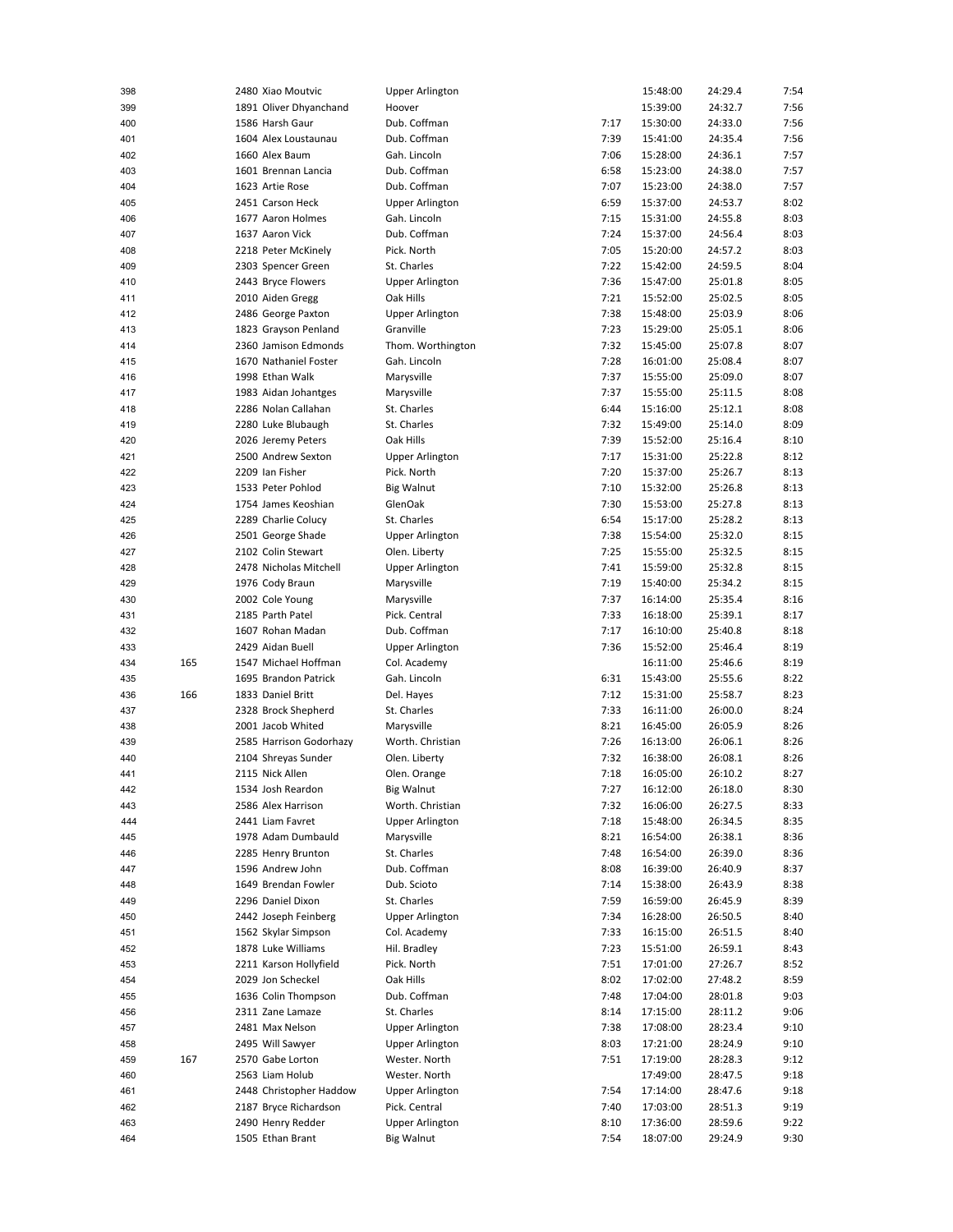| 465 | 1584 Aleks Flory     | Dub. Coffman           | 8:43  | 18:45:00 | 29:37.1 | 9:34  |
|-----|----------------------|------------------------|-------|----------|---------|-------|
| 466 | 1614 Peterson Newman | Dub. Coffman           | 8:55  | 18:54:00 | 29:40.5 | 9:35  |
| 467 | 2540 Nick Jones      | Wester, Central        | 8:12  | 18:15:00 | 29:45.1 | 9:36  |
| 468 | 1639 Owen Willer     | Dub. Coffman           | 8:51  | 18:32:00 | 30:08.6 | 9:44  |
| 469 | 1936 Joseph Weber    | Hoover                 | 8:37  | 18:21:00 | 30:19.2 | 9:47  |
| 470 | 1773 Nick Rose       | GlenOak                |       | 19:02:00 | 30:51.4 | 9:58  |
| 471 | 2497 Quinlin Scherl  | <b>Upper Arlington</b> | 10:13 | 21:57:00 | 31:53.2 | 10:18 |
| 472 | 2467 John Low        | <b>Upper Arlington</b> | 8:04  | 18:48:00 | 32:19.6 | 10:26 |
| 473 | 2444 Andrew Geissel  | <b>Upper Arlington</b> | 8:05  | 18:49:00 | 32:19.8 | 10:26 |
| 474 | 1635 Joseph Taylor   | Dub. Coffman           | 9:26  | 20:30:00 | 33:14.2 | 10:44 |
| 475 | 1532 Justin Petrie   | Big Walnut             | 9:38  | 20:36:00 | 33:19.7 | 10:46 |

## 1. Gah. Lincoln

1 3 6 19 51 (55) (56) = 80 Donovan Hight, Isaac Mair, Connor Hughes-Hemsoth, Benjamin Workman, Caleb Shovlin, Maxwell Rincon, Ethan Huang 2. Thom. Worthington 4 12 13 27 33 (47) (53) = 89 Andres Mira, Victor Nash, Samuel Steele, Macario Etienne, Duncan Srsic, Ethan Kissel, Dean Orloff 3. Olen. Liberty 5 11 22 28 32 (40) (42) = 98 Caleb Warrick, Jackson Scaglione, Caleb Ogle, Blake Overly, Preston Anderson, Matthew Onate, Harris Hernandez 4. Pick. Central 10 18 21 54 59 (115)(125) = 162 Josiah Adams, Jordan Robertson, E.J. Brown, Jacob Brown, Max Schillig, Vince Burre, Gavin Wallace 5. Pick. North 2 7 31 57 67 (81)(117) = 164 Aaron Moraine, Daniel Newman, Ben Dinsmore, Kurtis Hollyfield, Jackson Paas, Jacob White, Sam Prestileo 6. Hil. Bradley 8 25 38 49 50 (61) (75) = 170 Haydon Spaulding, Chad Leugers, Eli Schneider, Zach Schroeder, Robby Klise, Ian Eberts, Brandon Dillow 7. GlenOak 23 29 35 37 65 (66) (79) = 189 Tobie Duffie, Jason Miller, Alex Stahleker, Mitchell Amos, Davin Peterman, David Wellman, Brennan McGuire 8. Hoover 9 14 34 62 73 (76) (84) = 192 Dane East, Ryan Christensen, Jacob Cureton, Adam Schlosser, Dominic Granito, Mikele Cole, Jake Sawtell 9. Wester. Central 24 46 60 64 71 (80)(100) = 265 Jeremy Gellner, Haden Fulkerson, Austin Metsker, Danny Gubser, Evan Radecki, Aiden Slaven, Evan Kienle 10. Oak Hills 16 30 36 94 95 (97)(132) = 271 Justin Loudermilk, Everett Black, Zach Kroger, Larry Greene, Joe Ludwig, Connor Horn, Alex Schmidt 11. Granville 15 44 63 68 91 (98)(105) = 281 Daniel Pappas, George Burczak, Nathan Massa, Rudy Bradley, Jon Dickerman, Adam Spieles, Matthias Young 12. Olen. Orange 43 48 52 78 85 (89) (92) = 306 Jake Ethridge, Justin Nichols, Jay Shin, Nick Schoenleb, Keegan Free, Nick Welsheimer, Erick Sanchez 13. Wor. Kilbourne 17 39 83 90 104 (131)(136) = 333 Alexander Scites, Will Franke, Cole Niemantsverdriet, Michael Richardson, Asa Compton, Mark Fong, Will Bantam